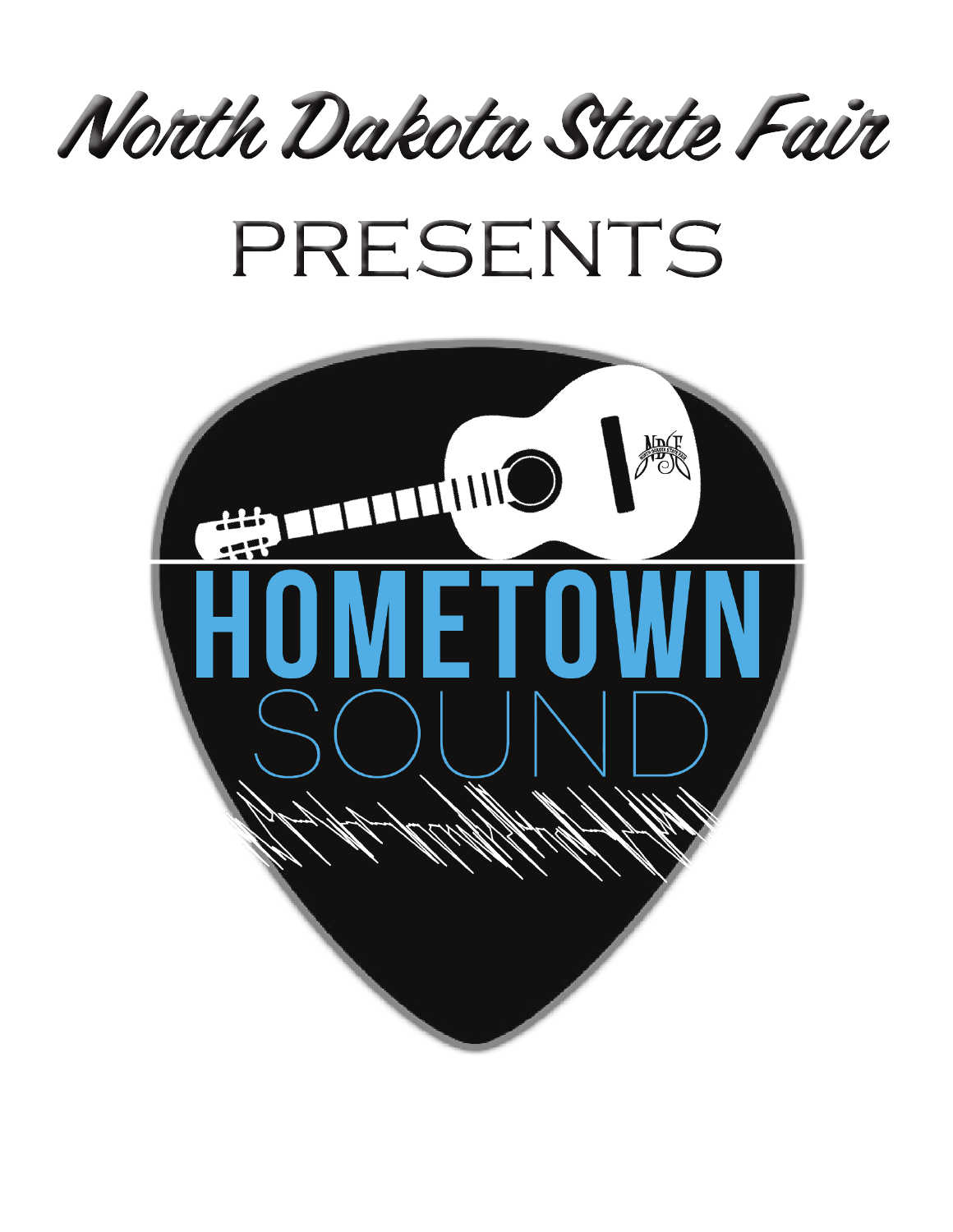

**Entry Fees:** No entry fees.

**Deadline:** Application and audition must be submitted by **May 31, 2022 at 11:59PM.** (See Below for Details.)

**Eligibility:** This competition is sanctioned by the North Dakota State Fair and open to non-signed competitors who wish to showcase their musical talents. Only musical talent will be considered. Participants may have an agent, however, if participant has a record deal, they will be disqualified.

**Guidelines:** Maximum of five people per band. Will perform with the equipment provided by the NDSF. Equipment includes, drums, amps, microphones. Must bring own guitars, and keyboard if needed. **No one but band members will be allowed back stage. (Up to 5 band members only.)** All finalists will need to pay their own gate admission. All finalists will receive 10 complimentary ticket to the Wednesday night grandstand show.

**Timeline:** Once submitted, the video will be reviewed by the NDSF Talent Judging Team. You will receive confirmation if you made it into the top 5 finalists by Wednesday, June 15. A runner up will be selected to perform in case of an immediate drop out by a finalist. From there, ALL FINALISTS must get ready to perform on the biggest stage in North Dakota as the opening Grandstand act on Wednesday, July 27, for artist Will Banister. Once all finalists have performed, The NDSF Talent Judging Team will then immediately choose a winner of the competition who will receive \$2,000.

**How to submit an audition:** Competitors submit their application and YouTube video audition through the ndsf@minot.com e-mail OR by filling out the online application process located at ndstatefair.com/hometown-sound/

Singing must be done either acapella or with live accompaniment. **NO KARAOKE/BACKING TRACKS WILL BE ALLOWED.** 

- Group videos must be the group performing on song, with optional introduction of the song no other talking.
- Singing must be live. No pre-recorded singing in the video. No filters. Videos must be a continuous shot and unedited. Videos should not be paused or spliced together.
- Competitors may wear the attire of their choice; however, all attire must be appropriate.
- A great stage performance is often an advantage to a competitor and they will be judged on this.

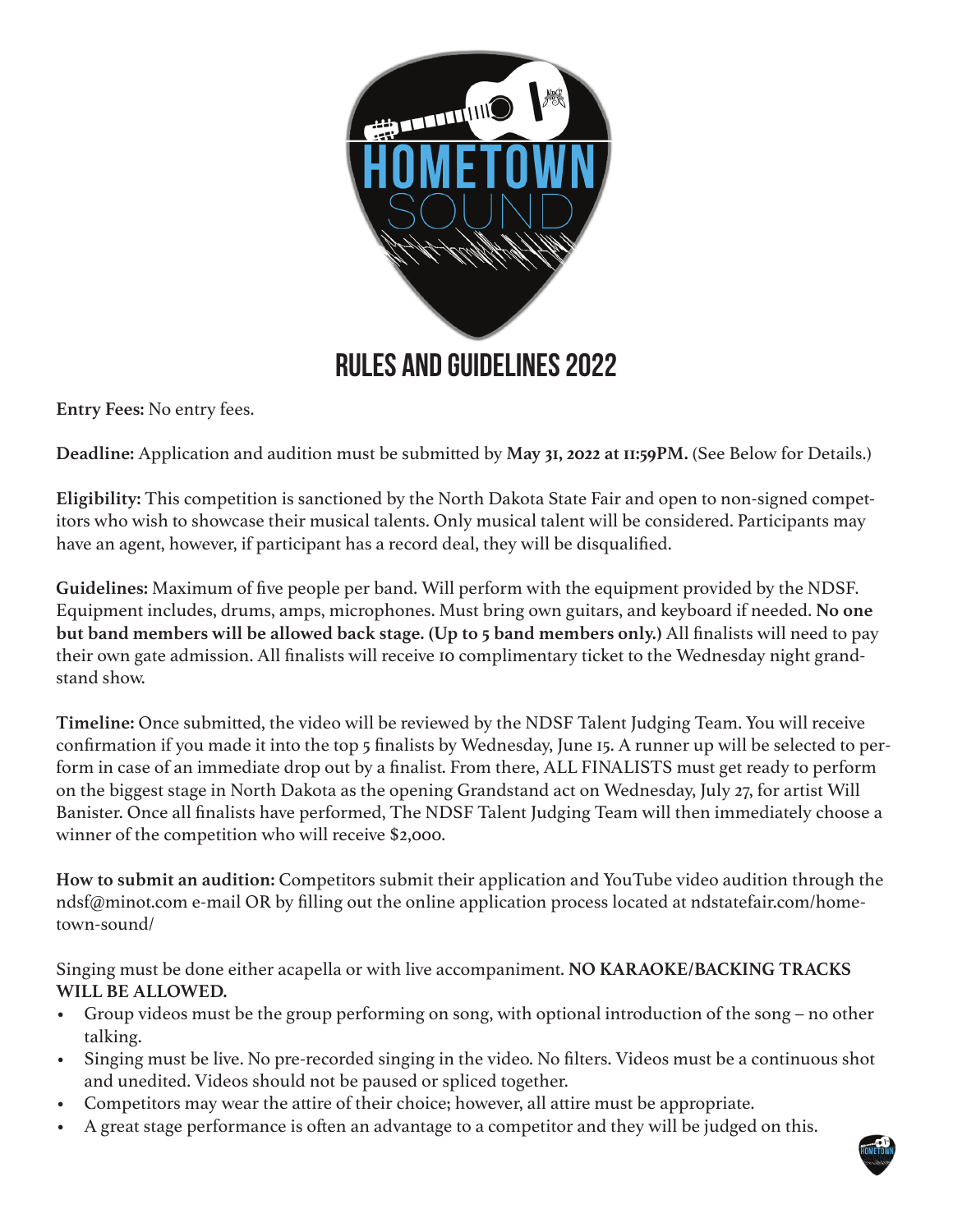- Please submit a full song, not just clip or clips of pieces of songs.
- Complete all information fields in the entry form with details about the competitor, not the parent or guardian. If you are entering as a group, please put the main contact person for the group in the information fields.
- You may submit your video via YouTube link, Jump Drive (drop off at the ndsf office), or google drive link.
- Please ensure that your settings are public on all platforms so we are able to view.
- Each competitor may submit only one audition video. Submitting more than one audition may result in disqualification of the competitor.
- Selection of the Final Five will take place from June 1 June 15, 2022.
- **• NO LATE SUBMISSIONS WILL BE ACCEPTED.**
- The Final Round of judging of the top five finalists will be held on the North Dakota State Fair Grandstand Stage as the opening act for Will Banister on July 27.
- The announcement of the winner will take place on the Grandstand Stage before Will Banister takes the stage. We will ask all five finalists to come on stage for the announcement.
- A \$2,000 check will be handed to the winner.

\*\*One Entry per person. ALL COMPETITORS submitting online entries for the Audition agree to the terms of the North Dakota State Fair Release of Liability and Indemnification Agreement. The North Dakota State Fair will receive all rights to all videos submitted.

**Final Round of Judging:** The top five performers as determined by the North Dakota State Fair Talent Judging Team, will advance to the final round of judging.

- The final round of Judging will be held Wednesday, July 27, at the North Dakota State Fairgrounds as the opening act for Will Banister.
- All competitors will be required to purchase gate admission to the North Dakota State Fair.
- All competitors who will require sound check will need to be at the Grandstand by 2:00PM on Wednesday, July 27.
- All competitors will need to report backstage of the Grandstand for the show by 6:00PM.
- No one but band members will be allowed back stage. (maximum of 5 band members.)
- All competitors who advance to the final round will be required to provide a W-9 and social security number. The cash award will be made out to the primary contact. The group is responsible for equitable distribution of the cash award amongst its members.
- Each competitor will get 20 minutes on stage to perform for the final round of judging.
- Judges will individually score each competitor based on performance, crowd engagement, and music selection.

## **Music Selection and Equipment:**

- Competitors may perform a song from the genre of their choice. Remember, competitors are being judged on crowd engagement, and music selection.
- Contestants should be prepared to perform acapella, in case of any technical difficulties.
- Backline will be provided for individuals or groups who wish to use instruments during their performance.
- The show reserved the right to end any performance it deem inappropriate.

**Performance:** A great stage performance will be a part of the judging, however, all performances must be appropriate for a family show. The show reserves the right to cancel the performance of any competitor performing in an excessively suggestive or other inappropriate manner.

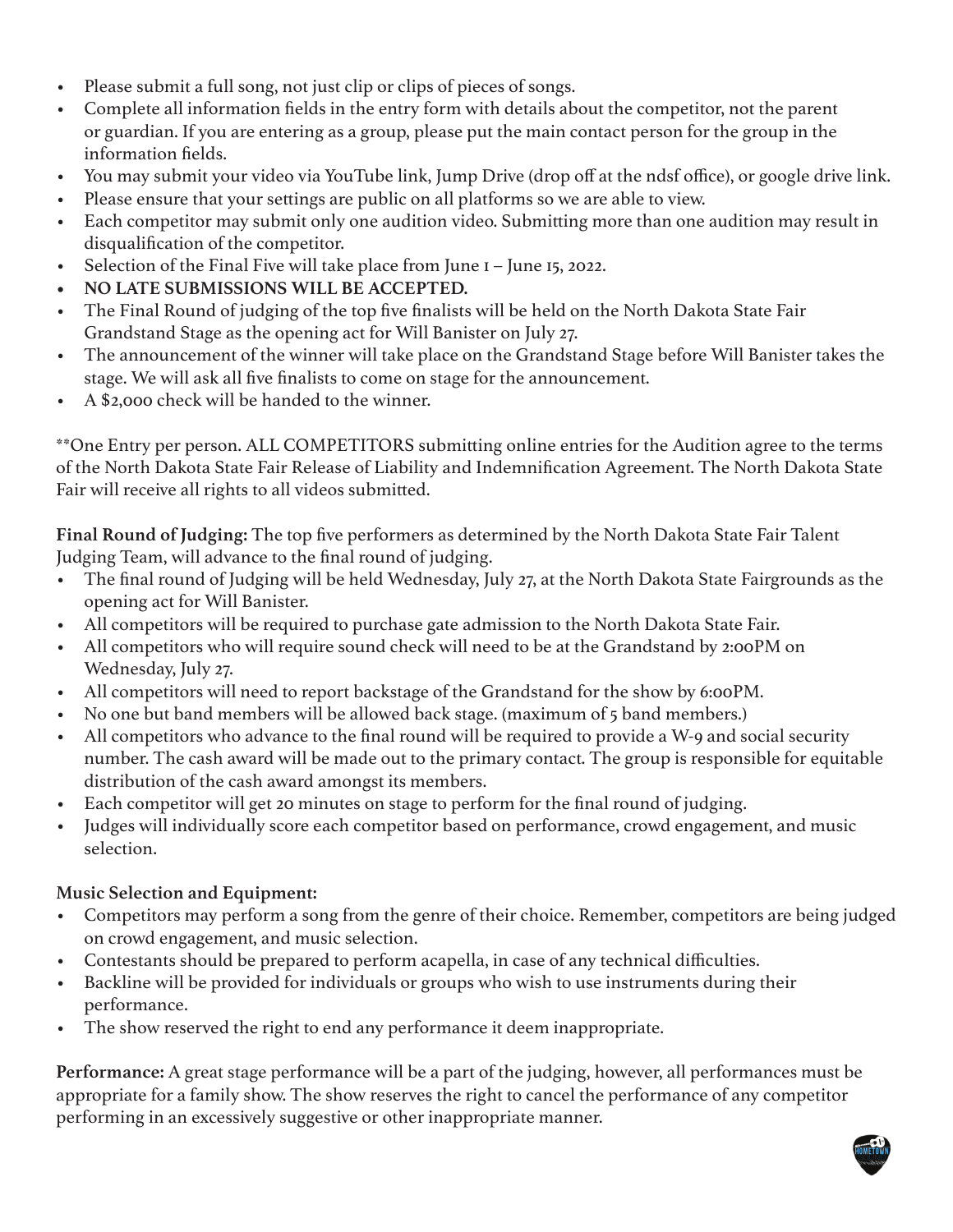## **Judging:**

- Judges will be selected to judge both the auditions and the final round of the competition.
- Judges decisions are final.
- Winners will be announced immediately following the Final Round of Judging and winners will be recognized on stage.
- Results will be published on the North Dakota State Fair website at ndstatefair.com

**Awards:** The competition winners will receive \$2,000 to be presented immediately following the judging on Wednesday, July 27.

**Contacts:**  JaCee Aaseth – Marketing Director 701-818-8605 or jacee@ndstatefair.com

Dean Clott – Owner of DC Entertainment - **Backline Questions Only** backline701-240-7148 or dean@dcentconcerts.com

**Attached Release of Liability and Indemnity Agreement Attached Application for Competition**